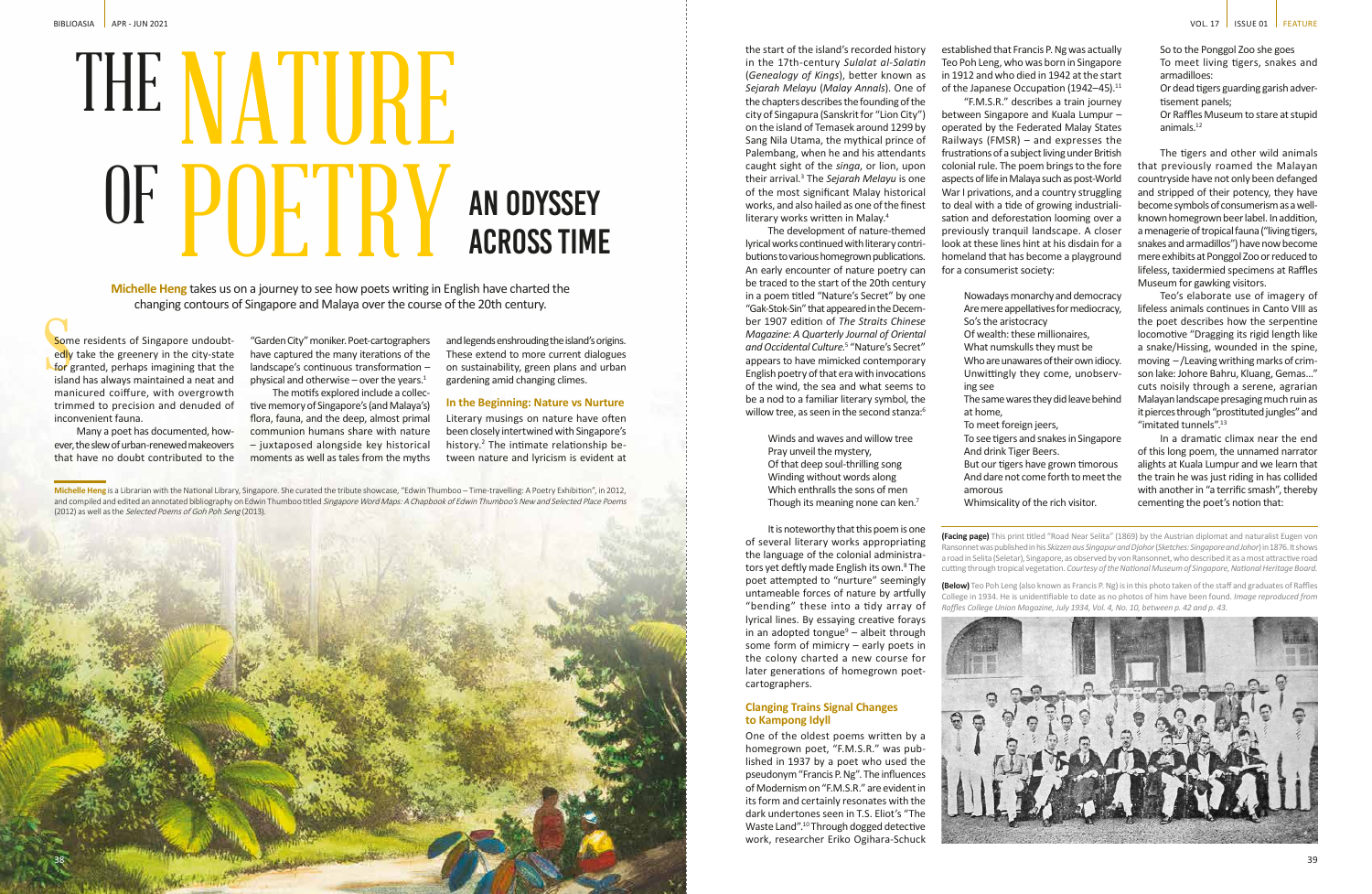The world's the train, a crepitating blaze, A polluted place, And all its saints are no less sinners...<sup>14</sup>

It has been suggested that this climatic scene in Canto IX highlights the destructive effects of British rule.<sup>15</sup> and that the poet's introspection is reflected in the grim picture he paints of Singapore and Malaya in the 1930s. Unwittingly, the poem also foregrounds the tragic days of the Japanese Occupation and the eventual loss of Britain's Southeast Asian colonies in the following decade.<sup>16</sup>

My brothers were slain at Ponggol Beach, My brothers Peter and Paul.<sup>17</sup>

### **Resilience in Times of War**

The poet of "F.M.S.R." is mourned by his brother, Teo Kah Leng, in the 1955 poem "I Found a Bone". A dramatic poem with a regular rhyme scheme, the poet uses Biblical imagery for his testimony of historical events as seen in the lines below:

> I held the arm bone in my hand, And let "my warm tears fall;

"They strung us each to each in a line, With hands behind us tied, And stretched us on the sandy beach To face the rising tide.<sup>20</sup>

The war is also one of the subjects of Lim Thean Soo's "Lallang", published in 1953. Here, the poet uses a sharply defined image from nature and explores the common tropical weed's hardy qualities (now usually spelt lalang), which have weathered both the vagaries of harsh weather and brutal invasions:<sup>21</sup>



This haunting poem about a man who finds a fragment of an arm bone on Punggol beach was one of the few clues linking Teo Kah Leng and Teo Poh Leng as siblings and, sadly, confirmed the untimely death of the latter during the Sook Ching massacre at the onset of the Japanese Occupation.18 The poem bears witness to the once pristine seaside village of Punggol (spelt "Ponggol" in the poem) and hints at the leisurely lifestyle that it was once known for.

I have breathed since times the granite cooled its temper; The primal sun scorched me. I have traced the last oceanic invasion; The ancient rains soaked me. Monster herds, human tribes: Chinese fleets, Malay drums; European cannons, Samurai swords! – Did not they appear only yesterday? And I grew used to war, man's endless game. But I am the lallang Do not ever suffer No wrong is done to me I know no misery.<sup>22</sup>

Coincidentally, the two poems by the Teo siblings both mention Ponggol Zoo, one of the earliest public zoos in Singapore, established in 1928 by wealthy pioneering trader William Lawrence Soma Basapa.19 The following lines from "I Found a Bone" describe in stark detail the brutal massacre site that Punggol beach is later remembered for:

#### "A futile dream was hope in life, And faith in fellowmen!

We're driven like sheep to "Ponggol" Zoo, And never heard again.

> Born in Singapore in 1933, Thumboo's idyllic childhood spent in the foothills of Mandai inspired much of the lush imagery observed in his poem, which was first written in the mid-1950s and revised decades later.<sup>24</sup>

The "Albuquerque" in the poem refers to Afonso de Albuquerque, commander of the Portuguese forces that captured the Sultanate of Melaka in 1511. The version of Albuquerque in the poem, however, is an old warrior who fantasises about a princess living on Mount Ophir.<sup>25</sup>

"The Cough of Albuquerque" showcases Thumboo's youthful vision of forging a new Malayan experience with a forceful interplay of imagery, symbolism and mythmaking. He evokes scenes of untamed wilderness found in a pre-independence Malayan landscape shrouded in the mists of homegrown folklore, tales of Western explorer-generals and mythic legends, and "attempts to do for Malayan culture what W.B. Yeats did for Ireland".<sup>26</sup>

**(Below)** Teo Kah Leng's poem, "I Found A Bone", was published in the Holy Innocents' English School Annual in 1955. *Courtesy of Montfort Schools.*

**(Right)** Photo of Teo Kah Leng taken in front of Holy Innocents' English School, late 1940s to early 50s. He wrote "I Found A Bone" in the aftermath of the Japanese Occupation. *Courtesy of Anne Teo.*



"The goat coughs at night in the field overhead;/Rocks, moss, stonecrop, iron, merds." The goat, a symbol of white-hot fertility, is brought into sharp relief by the bone-dry sterile wasteland found in the next line.<sup>27</sup>

Alternating between the familiar "durian-hot" environs of the Malayan landscape and the dream-like scenery in mythical places, Thumboo's keen observations of nature is evident through the "evocation of landscape through a few sharply defined images in nature".<sup>28</sup>

Written in the aftermath of a dark period in Singapore's history, the prickly tenacity of the familiar lalang grass registers an emotive appeal to readers here. An unlikely triumph against marauders and invaders, the self-renewing lalang reflects the spirit of a tenacious people who are survivors of war and other turbulent episodes.23

> As the subject of the poem ventures further on his hike, he encounters imagery more redolent of a tropical Malayan landscape upon which a post-colonial identity might be established. Here, the poet as lyrical cartographer discards the earlier mentions of Greek mythic figures $31$  and

## **Imagination Comes Alive in "The Cough of Albuquerque"**

No – just durian-hot, Lallang trimmed by fire. Iguana far from ooze Creepers loose their coil Merbak, mateless on the branch, Nonya bought her fan To milk the little shade.<sup>32</sup>

In Section IV of the poem, the subject proclaims his identity, discards his colonial inheritance and declares a national belonging:<sup>33</sup>

What is arguably the most significant work to prominently feature the local landscape is "The Cough of Albuquerque", a maiden attempt at writing a long poem by one of Singapore's best-known pioneer poets, Edwin Thumboo.

> The cough of Albuquerque, Wind stiff with remorse: A new beginning touch my shoulder.<sup>34</sup>

The poem's title takes inspiration from the death-in-life imagery invoked by an old man in an arid season as seen in T.S. Eliot's "Gerontion". The "Cough" in the poem's title is an allusion to a line in "Gerontion": **(Above left)** In 2006, Edwin Thumboo donated 15 sets of sepia-toned authorial drafts of "The Cough of Albuquerque" to the National Library Board. The typescripts shown here include Thumboo's handwritten edits. These provide glimpses into the careful and considered pursuit of his craft. *Collection of the National Library, Singapore. (Call no.: RCLOS 378.12095957 THU-[ET]; Accession no.: B20056083B).*

**(Above right)** Portrait of Edwin Thumboo, c. 1958, during the time when he was working at the Income Tax Department. *Collection of the National Library, Singapore. (Call no.: RCLOS 378.12095957 THU-[ET]; Accession no.: B20056083B).*

Thumboo's poem is arranged in five sections of 50 to 60 lines each and gives full play to the poet's weaving of myth, history, images and symbols, as well as philosophy and spirituality in a rich tapestry of individual and collective experiences.

In the first section, the subject in the poem takes a lyrical hike, first through a landscape more commonly seen in Western literary traditions, peppered with references to classical mythological figures like "Dido and her pyre"29 and a "Cabalistic eye, old guardian of the door" that if read as "symbols of a colonial inheritance, augur a collapse".30

maps a distinctive terrain with descriptions that are immediately recognisable to readers in this part of the world:

> ... This is my country Before the roots threw grapnel And I feel the stream from Terbrau near

> Chempaka blooms; There, old tembusu bright with superstition Now sunlight marching through. I'll plant my feet.

Place names such as Terbrau in Johor allude to Singapore's close relationship with its northern neighbour. Meanwhile, a